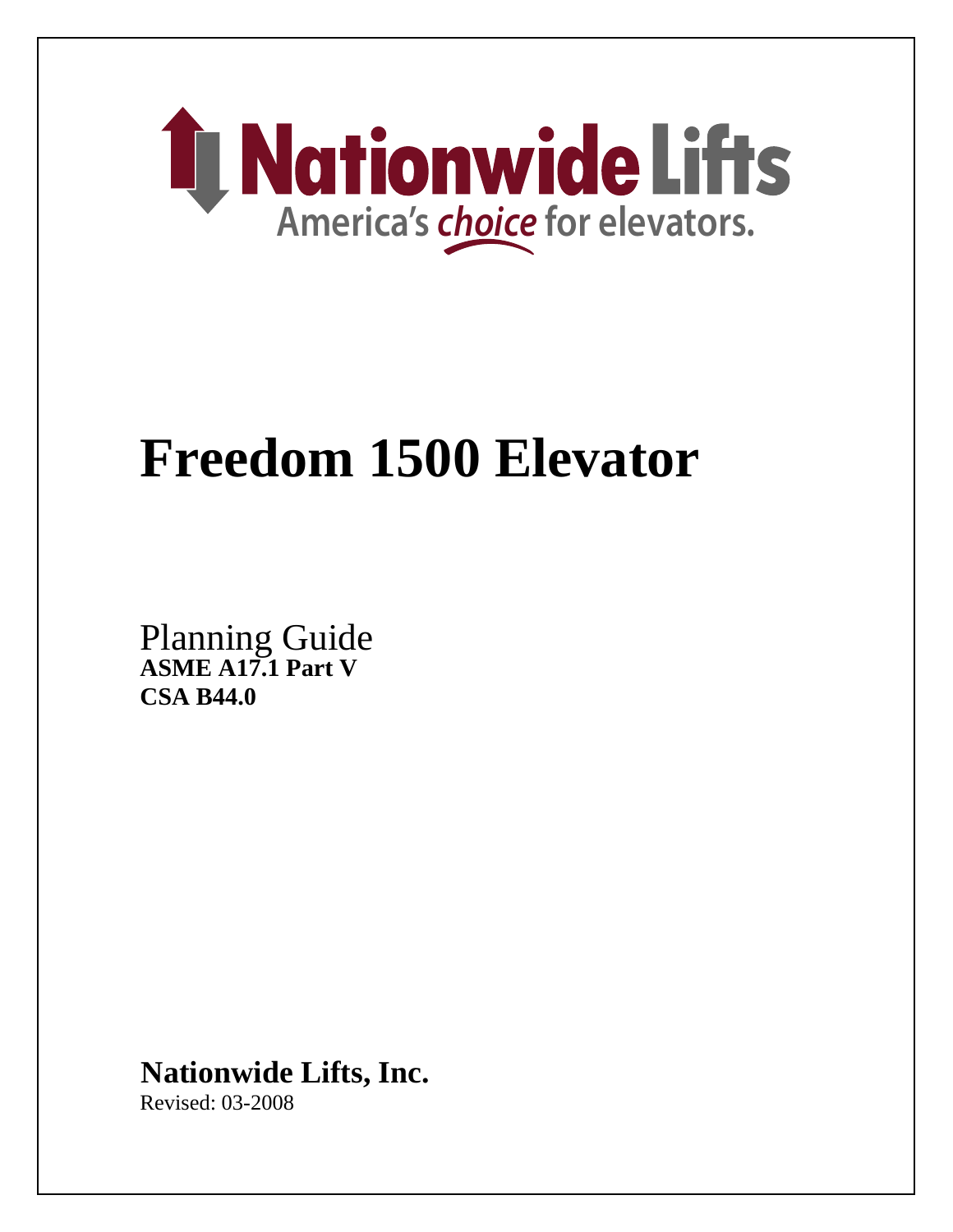# **Table of Contents**

| Introduction                                               | 3              |
|------------------------------------------------------------|----------------|
| Planning for Freedom 1500 Installation                     | 3              |
| Description of Elevator Equipment                          | $\overline{4}$ |
| Hoistway and Cab Dimensions                                | 6              |
| <b>Hoistway Construction</b>                               | 10             |
| <b>Guide Rail Backing Construction</b>                     | 11             |
| Landing Door Opening Construction                          | 12             |
| Machine Room and Electrical Requirements                   | 13             |
| <b>Elevator Control Panel and Pump Unit Specifications</b> | 14             |
| Elevator Specifications for ASME A17.1 Part V Compliance   | 15             |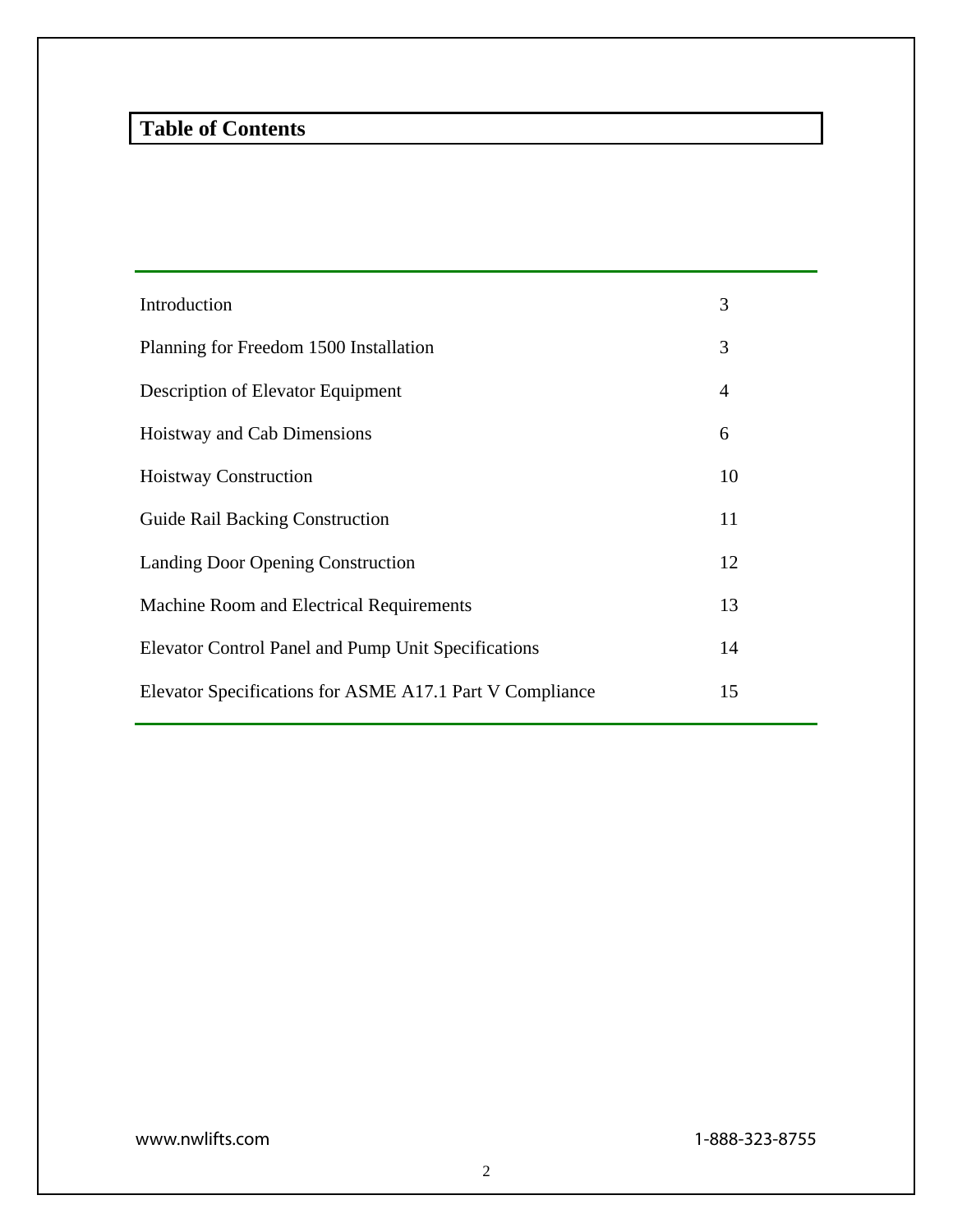# **Introduction**

This planning guide is provided to assist architects, builders, contractors, home owners and elevator professionals in planning for a home elevator installation that meets the requirements of ASME A17.1 Part V/CSA B44.0.

Please note that this guide provides nominal dimensions and specifications and is useful for initial planning. Before starting construction please consult the specific application drawings provided by Nationwide Lifts that indicate exact dimensions for your project.

Please note that due to product enhancements and continually evolving codes, the information in this guide is subject to change without notice.

# **Planning a Freedom 1500 Elevator Installation**

The following planning procedure is strongly recommended:

- 1. Determine the customer's intention for use.
- 2. Determine code requirements of site.
- 3. Use pages 6 9 to determine car and hoistway size requirements.
- 4. Use pages 10 and 11 to plan hoistway construction.
- 5. Use page 12 to plan for landing door requirements.
- 6. Use page 13 and 14 to plan for machine room and electrical requirements.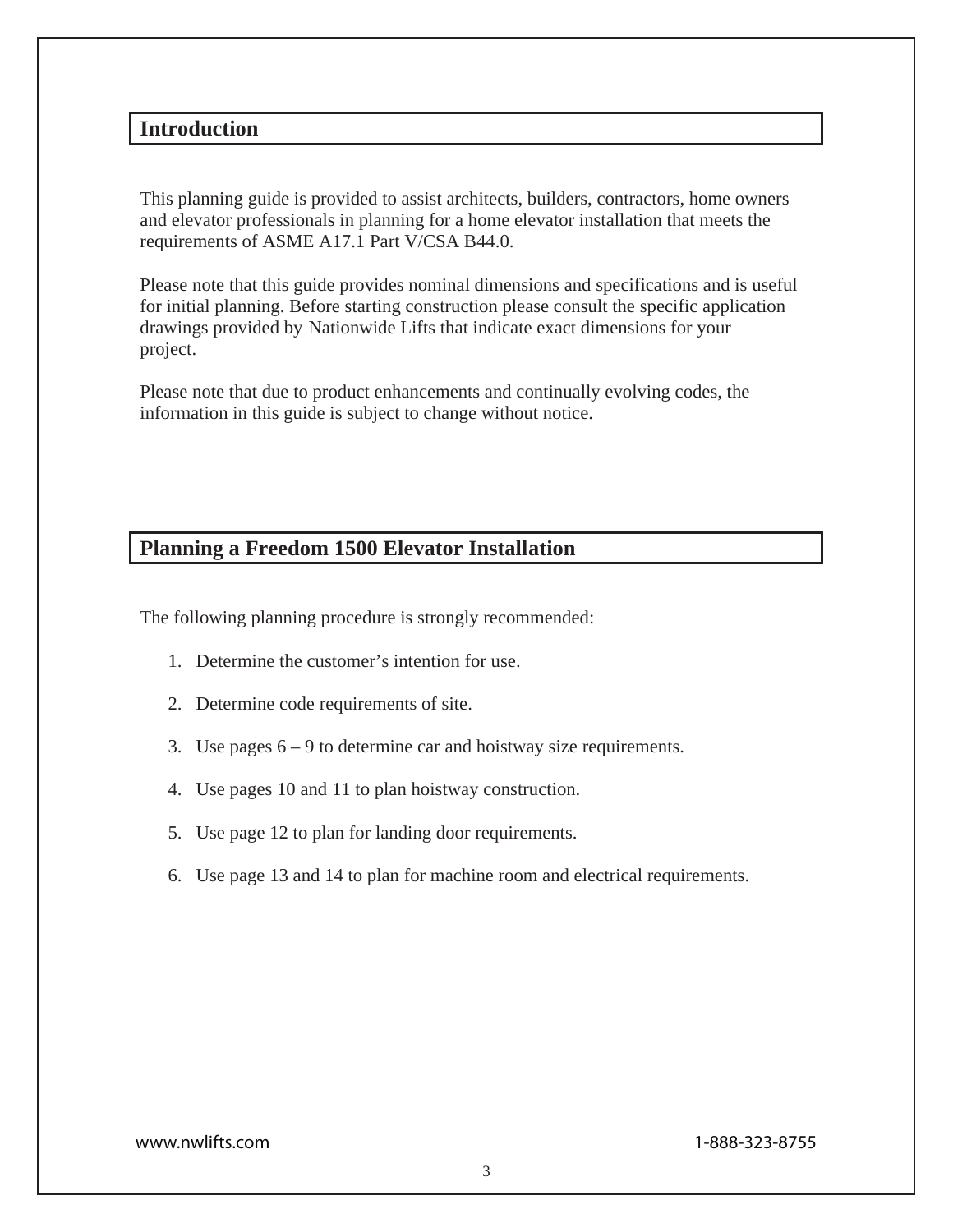# **Description of Elevator Equipment**

#### **General**

- Rated load: 1500 lb.
- Nominal speed: 40 feet per minute
- **Minimum pit depth: 10" (Heritage), 12" (Cambrian)**
- **Minimum overhead clearance: 108"**
- **Maximum travel: 50 feet**
- **Maximum number of stops: 6**

# **Mechanical Equipment**

- 208/230 VAC, 60 Hz, 40 Amp single phase power supply
- Dual 8 lb. modular T-rail system
- Two  $3/8$ " diameter, 17 x 9 wire ropes
- **Sling assembly**
- Forged rope sockets
- 2:1 roped hydraulic single stage cylinder
- 3.5 hp submersed pump with two-speed valve

# **Cab and Appointments**

- Cab floor sizes:
	- $40''$  x 48"
	- 44" x 54"
	- $44''$  x 60"

Custom sizes available

- Cab height: 96" (custom height available)
- Four  $(4)$  recessed halogen cab lights
- Unfinished plywood walls (finishing by others)
- Unfinished plywood floor (finishing by others)

# **Gates and Doors**

- Swing door for each landing with automatic sliding cab door
- Automatic sliding door frames at each landing with automatic sliding cab door
- Finishes available for sliding doors: Stainless steel or beige epoxy. Custom panels are also an option.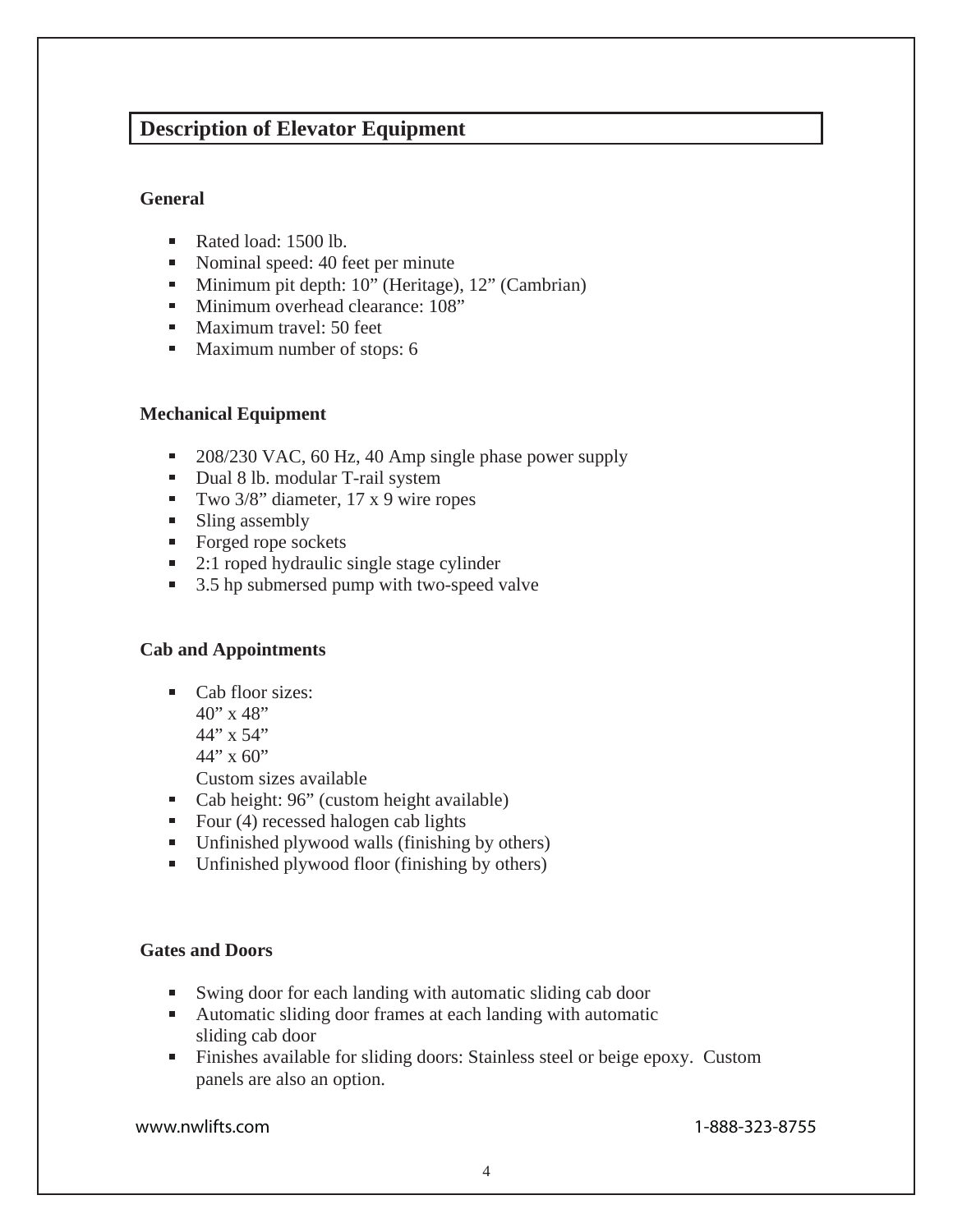#### **Controls**

- $\blacksquare$ Relay logic controller
- **Fully automatic operation**
- Stainless steel car operating panel (COP), telephone box and hall call stations
- Automatic timed cab lighting
- Illuminated, position indicating push buttons on COP
- **Emergency stop switch on COP**

#### **Safety Devices**

- Three (3) stainless steel handrails in cab (subject to cab configuration)
- 208/230 VAC lockable disconnect for power unit
- $\blacksquare$  Final limit
- Slack rope safety switch
- Pit stop switch
- $\blacksquare$  Car top stop switch
- **Line rupture valve**
- **Low pressure switch**
- **Automatic releveling**
- 72" light beam safety curtain
- **Emergency battery lowering, lighting and door opening**
- Electromechanical door interlocks
- **Manual lowering device**
- **Telephone in cab**

# **Options**

- Custom cab sizes available
- **Pre-finished oak, maple or cherry hardwood raised panel cab walls and ceiling**
- Brass COP, telephone box and hall call stations
- Brass handrails
- **Two piece hydraulic jack**
- **Handrail COP**
- **LED/dot matrix Digital Position Indicator (DPI) on landing or within cab**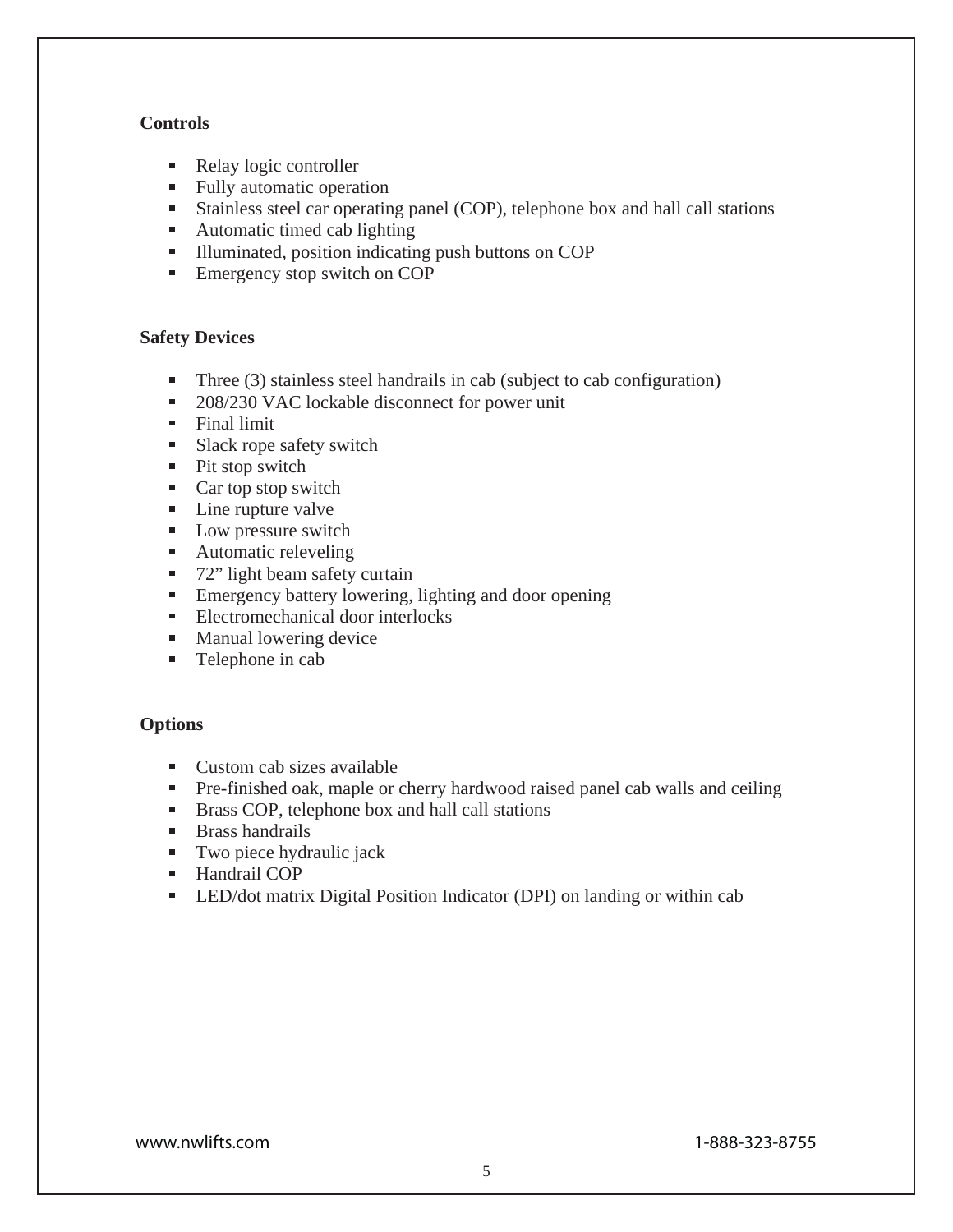# **'In-Line' Cab Design (enter/exit same side)**

# **Freedom 1500**



|                        | <b>Hoistway Dimensions</b><br>[Width x Length] $*$ | <b>Platform Dimensions</b><br>[Width x Length] |
|------------------------|----------------------------------------------------|------------------------------------------------|
| <b>Freedom In-Line</b> | $62$ " x 58"                                       | $44$ " x $48$ "                                |
|                        | $62$ " x $64$ "                                    | $44$ " x 54"                                   |
|                        | $62$ " x 70"                                       | $44$ " x 60"                                   |
|                        | Custom sizes available                             |                                                |

\* All dimensions from stud to stud.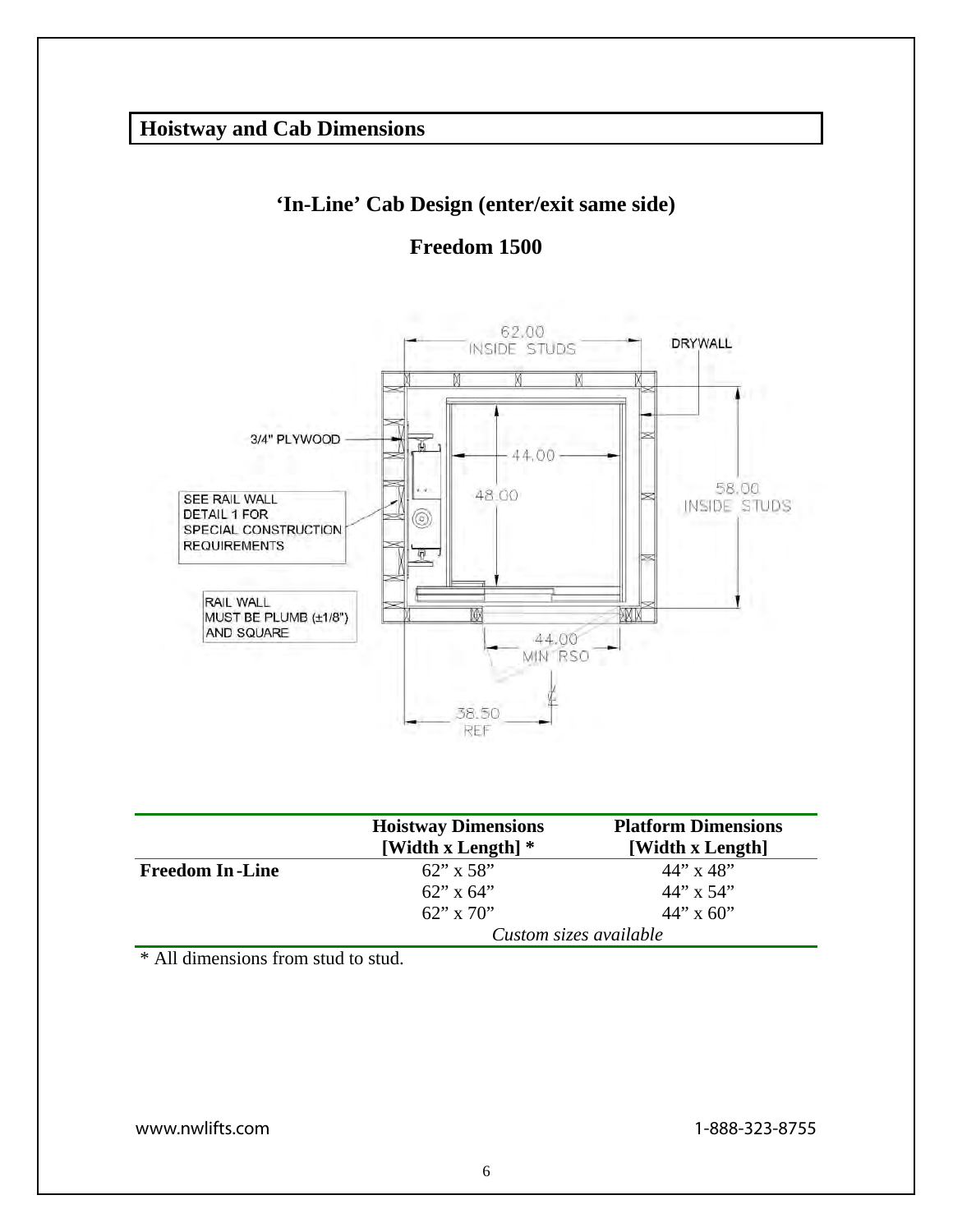# **'In-line' Cab Design (enter/exit same side)**





|                        | <b>Hoistway Dimensions</b><br>[Width x Length] | <b>Platform Dimensions</b><br>[Width x Length] |
|------------------------|------------------------------------------------|------------------------------------------------|
| <b>Freedom In-Line</b> | $64$ " x $62$ "                                | $44''$ x $48''$                                |
|                        | $64$ " x $68$ "                                | $44$ " x 54"                                   |
|                        | $64''$ x $74''$                                | $44$ " x 60"                                   |
|                        | Custom sizes available                         |                                                |

\* All dimensions from stud to stud.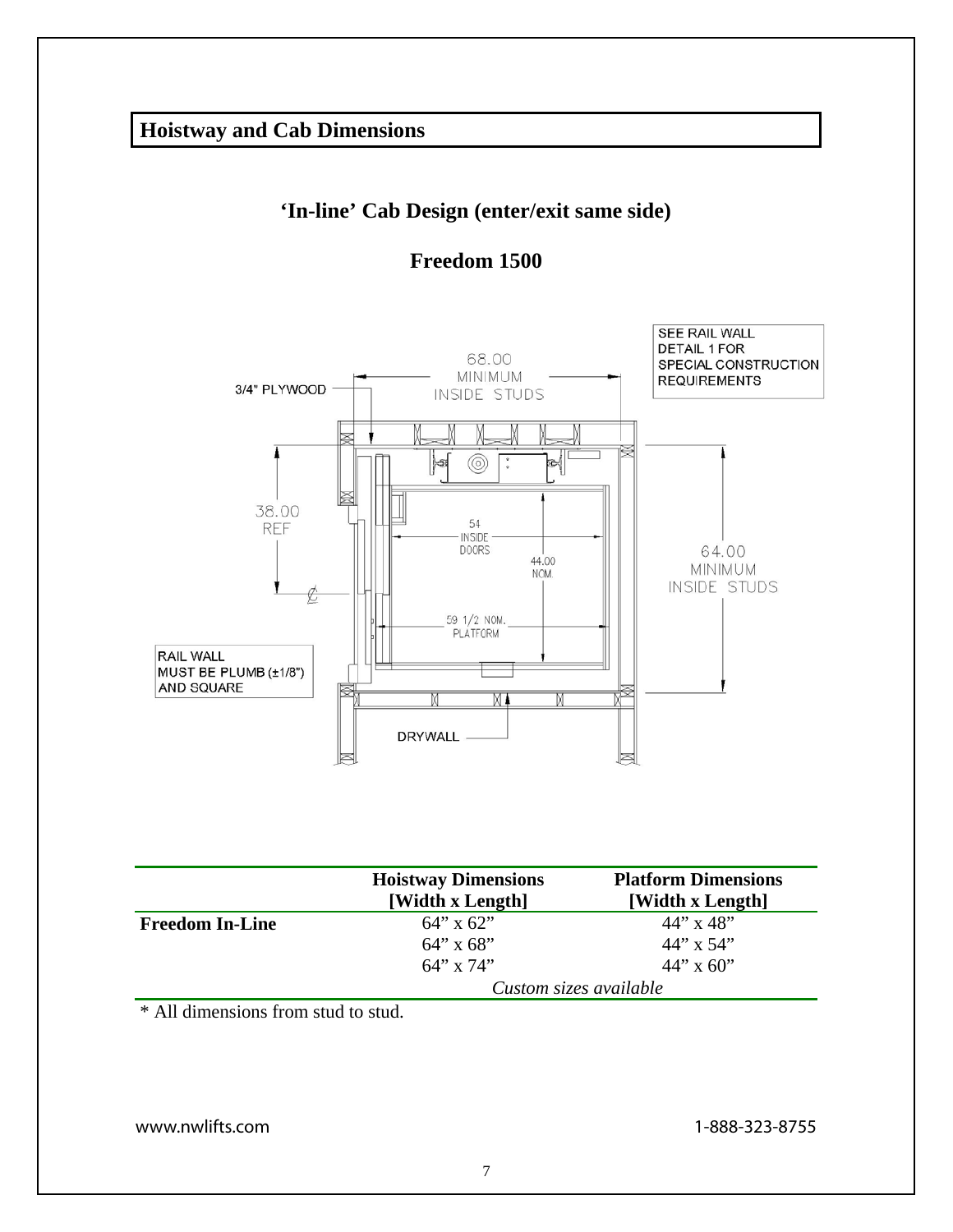# **'Thru' Cab Design (enter/exit opposite side)**

**Freedom 1500**



|                     | <b>Hoistway Dimensions</b><br>[Width x Length] | <b>Platform Dimensions</b><br>[Width x Length] |
|---------------------|------------------------------------------------|------------------------------------------------|
| <b>Freedom Thru</b> | $62$ " x 59"                                   | $44$ " x $48$ "                                |
|                     | $62$ " x $65$ "                                | $44$ " x 54"                                   |
|                     | $62''$ x $71''$                                | $44$ " x 60"                                   |
|                     | Custom sizes available                         |                                                |

\* All dimensions from stud to stud.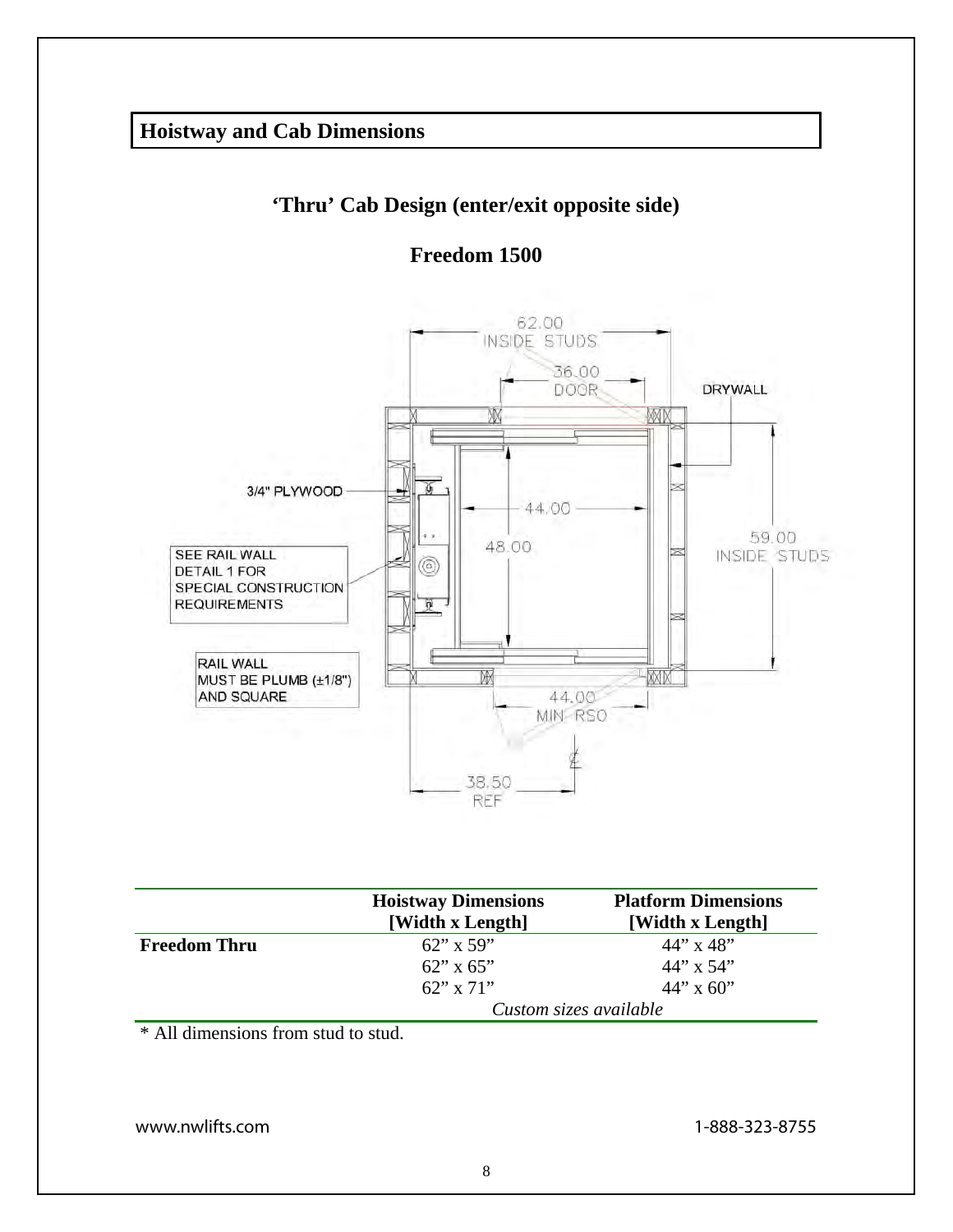# **'Thru' Cab Design (enter/exit opposite side)**





|                     | <b>Hoistway Dimensions</b><br>[Width x Length] | <b>Platform Dimensions</b><br>[Width x Length] |
|---------------------|------------------------------------------------|------------------------------------------------|
| <b>Freedom Thru</b> | $64''$ x $67''$                                | $44$ " x $48$ "                                |
|                     | $64''$ x $74''$                                | $44$ " x 54"                                   |
|                     | $64''$ x 79"                                   | $44''$ x 60"                                   |
|                     | Custom sizes available                         |                                                |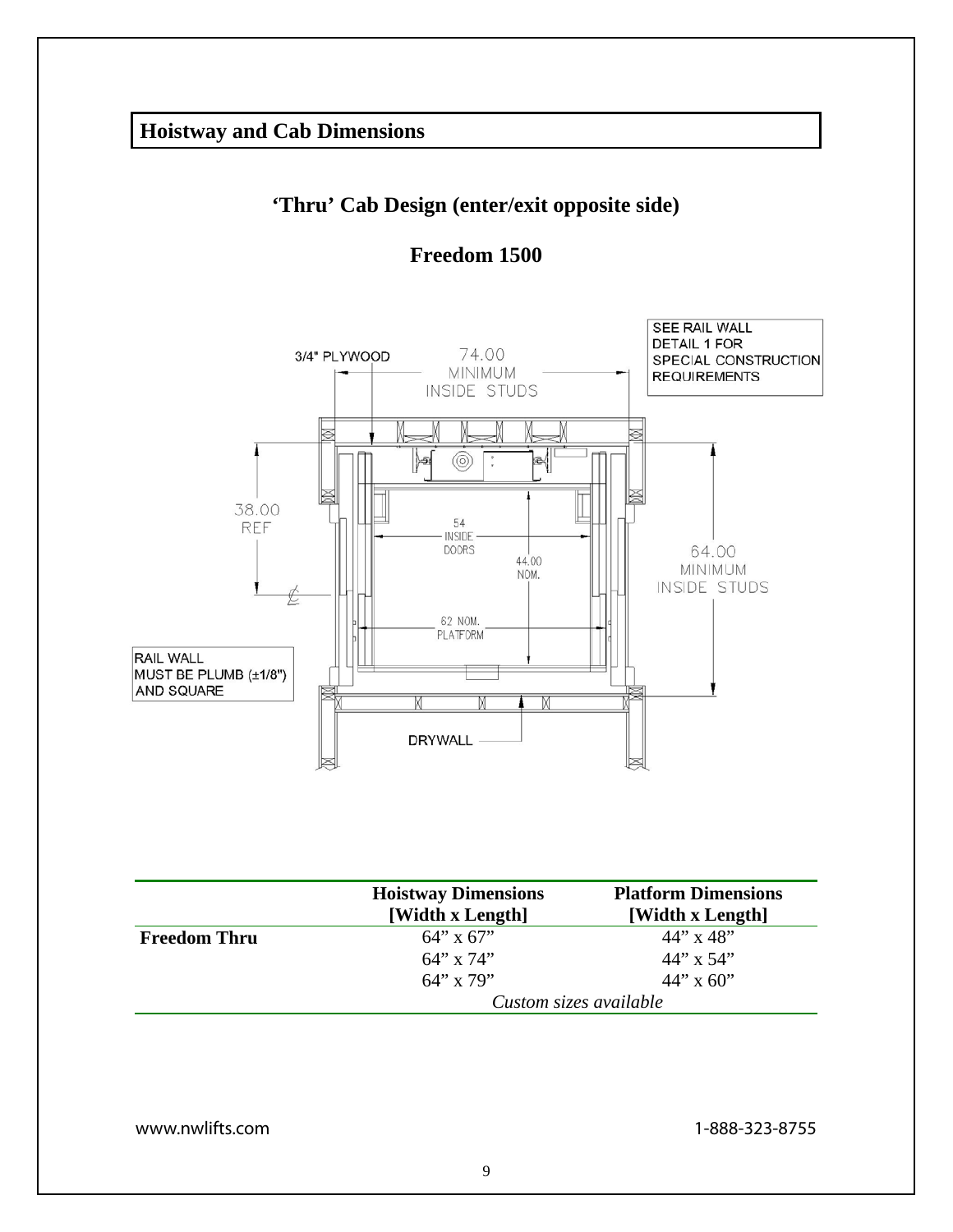# **Hoistway Construction**

- A load bearing wall is required to sustain rail reactions; please see *Guide Rail Backing Construction* for detail.
- Hoistway must be in accordance with ASME A17.1/CSA B44.0, as well as all local codes and regulations.
- Pit floor construction must withstand a 5000 lb. load. Ξ
- Due to limited clearances, it is necessary that hoistway walls be square and plumb. Maximum permissible deviation from hoistway top to bottom is 3/16".
- Building structure must sustain a chain hoist for hoisting elevator materials to the top of the hoistway during installation.
- A structural engineer must ensure that building and hoistway can safely support all loads imposed by the elevator equipment.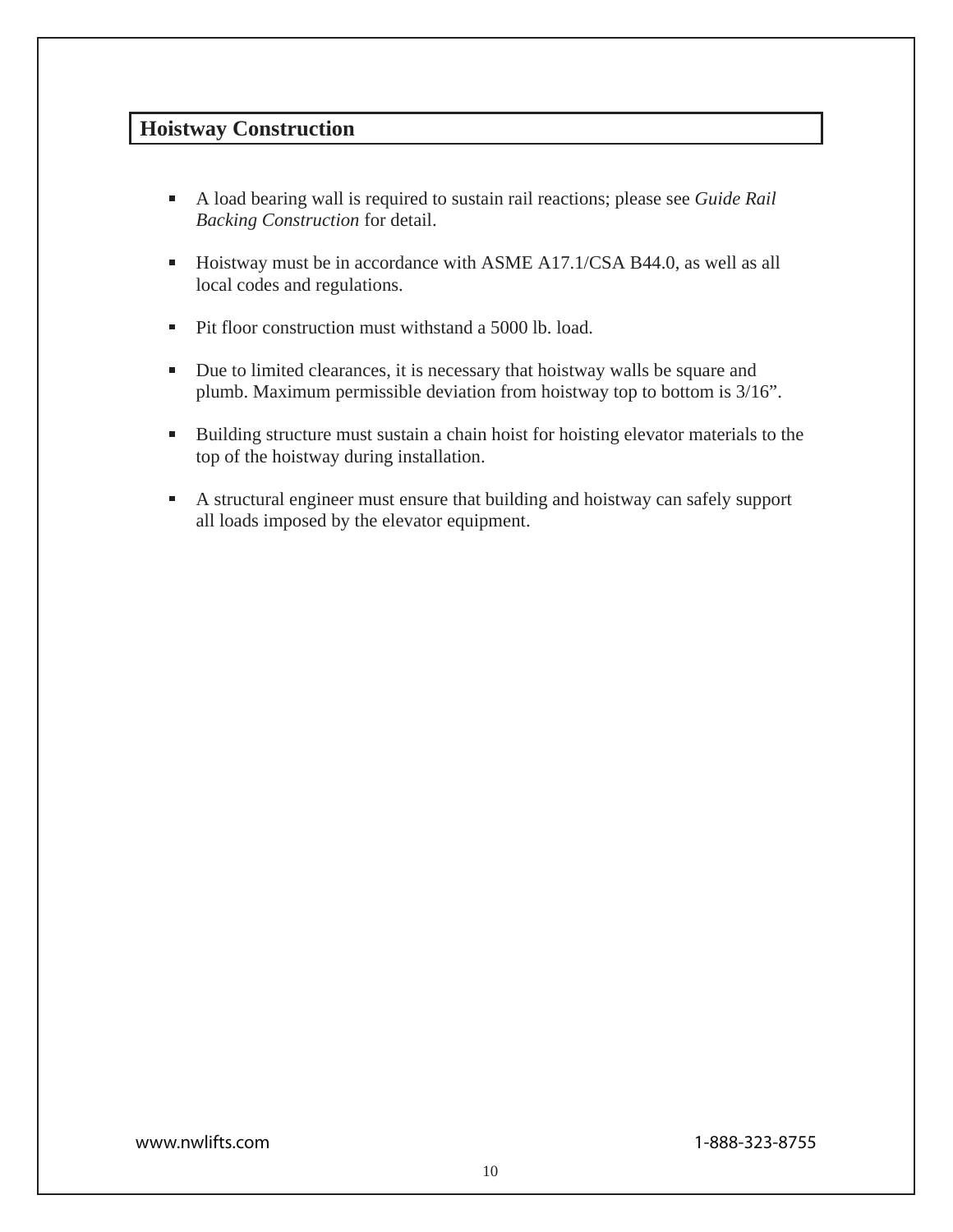# **Guide Rail Backing Construction**



#### **Plan View of Hoistway**

Wood studs to run the full height of the hoistway. Please consult the application drawing provided by Nationwide Lifts for exact placement of studs.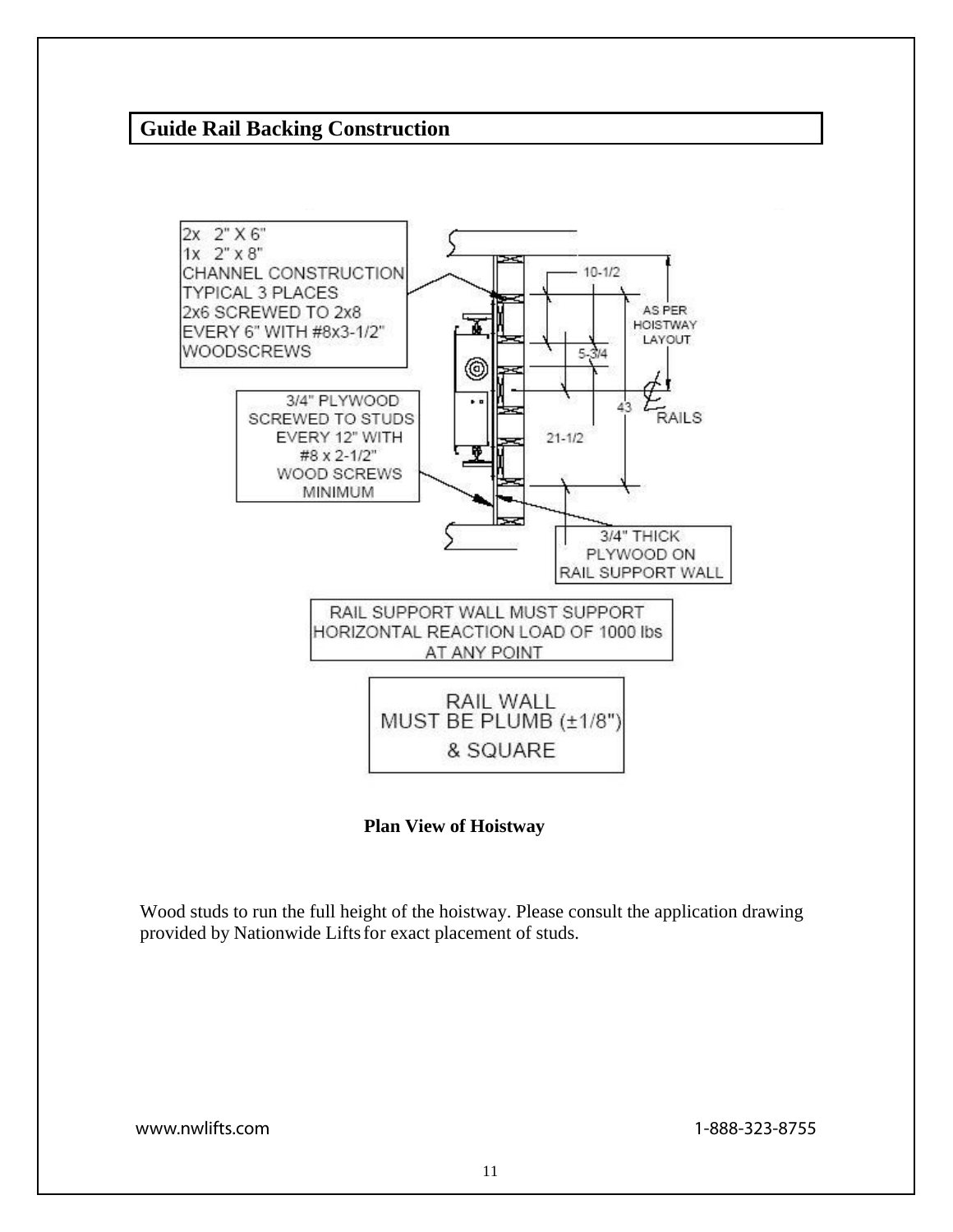# **Landing Door Opening Construction**



| <b>Door Size</b>                       | A Dimension | <b>B</b> Dimension |
|----------------------------------------|-------------|--------------------|
| $35\frac{1}{2}$ " x 78 $\frac{3}{4}$ " | 46"         | $86\frac{3}{4}$    |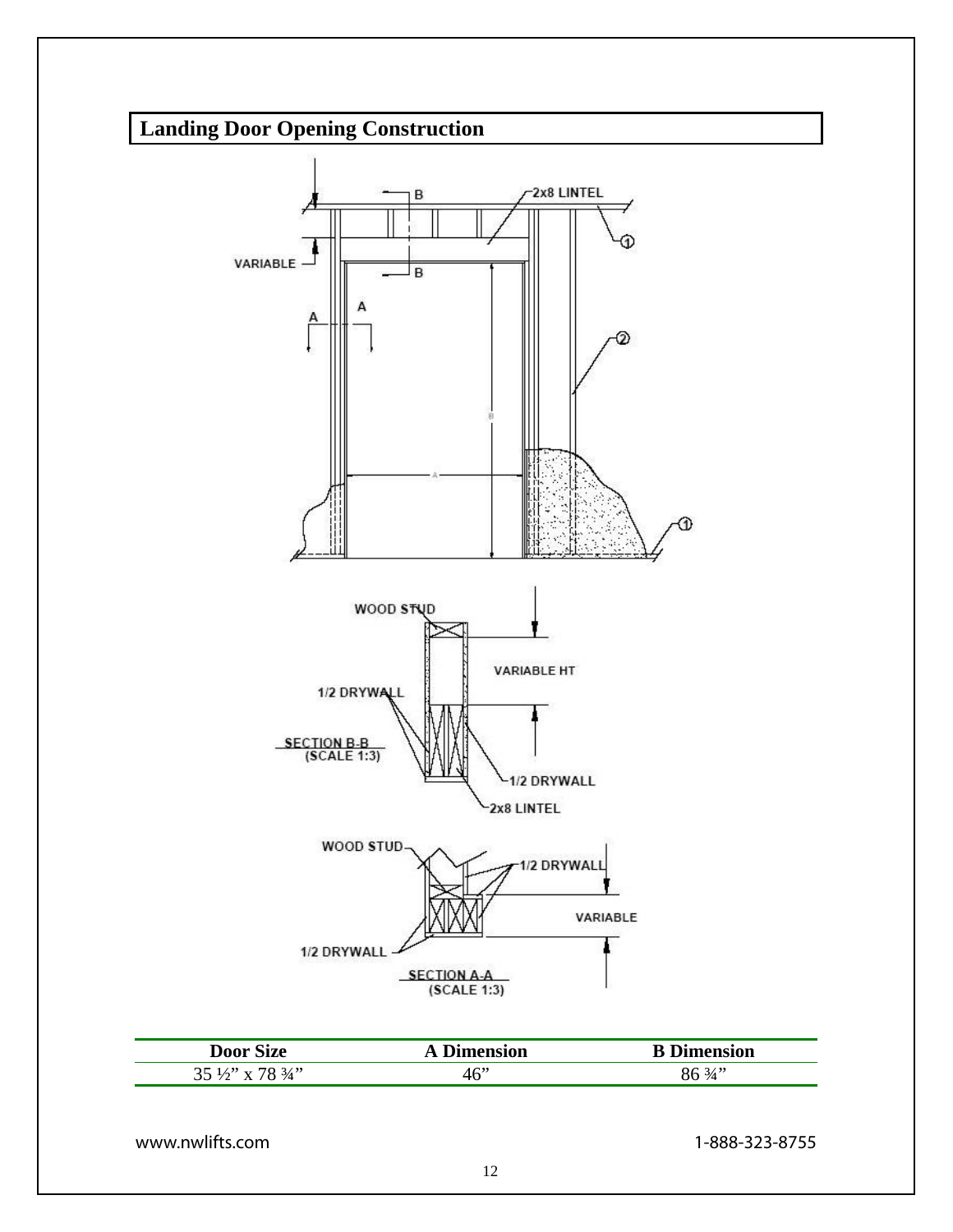# **Machine Room and Electrical Requirements**

- Machine room must be in accordance with all codes and regulations.  $\blacksquare$
- A 208/230 VAC, 60 Hz, 40 Amp single phase power source in the machine room  $\blacksquare$ to be provided.
- A telephone line circuit to be provided. This circuit must be connected to an  $\blacksquare$ outside line.



#### **Plan View of Machine Room**

www.nwlifts.com 1-888-323-8755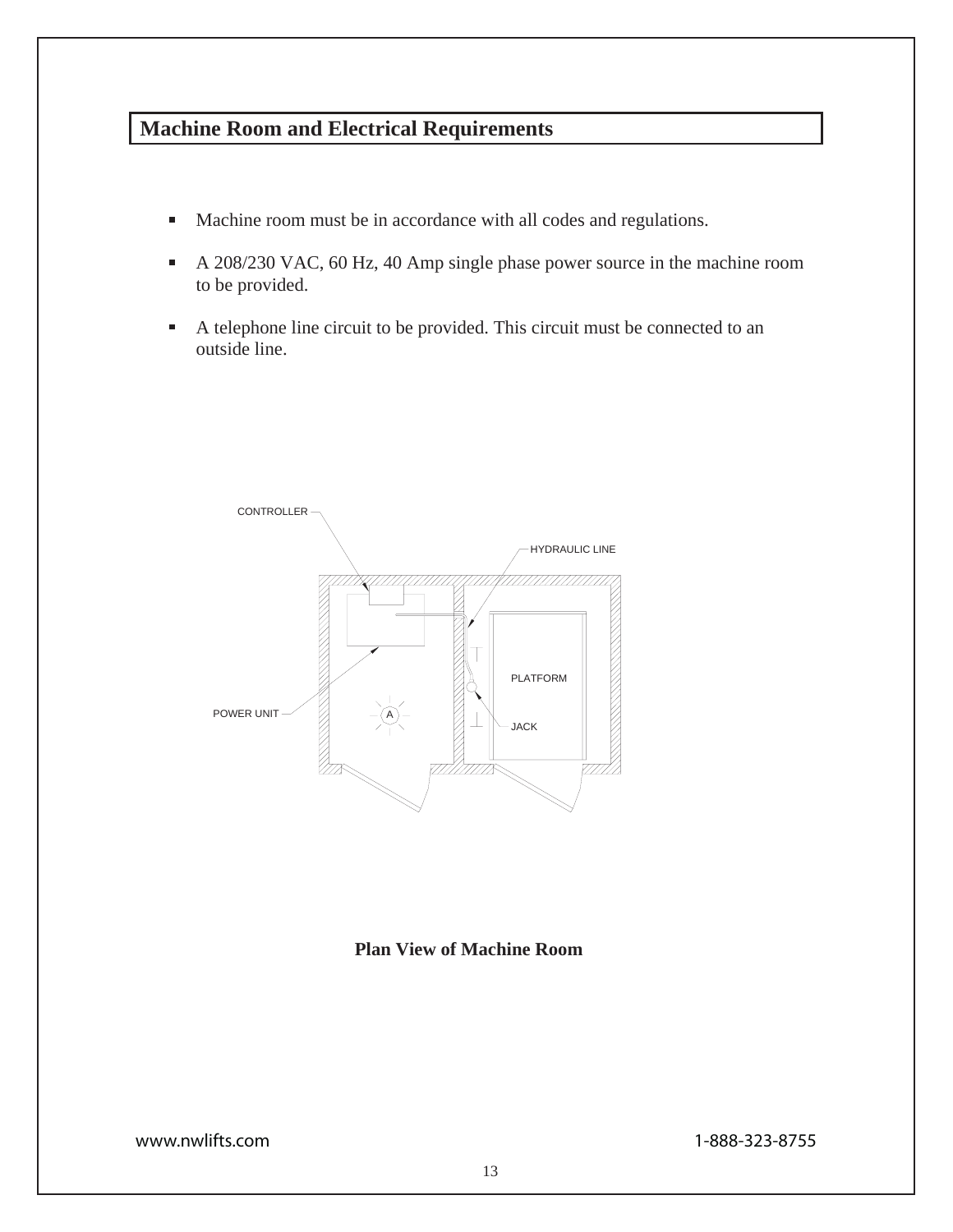# **Elevator Control Panel and Pump Unit Specifications**

# **Elevator Control Panel**

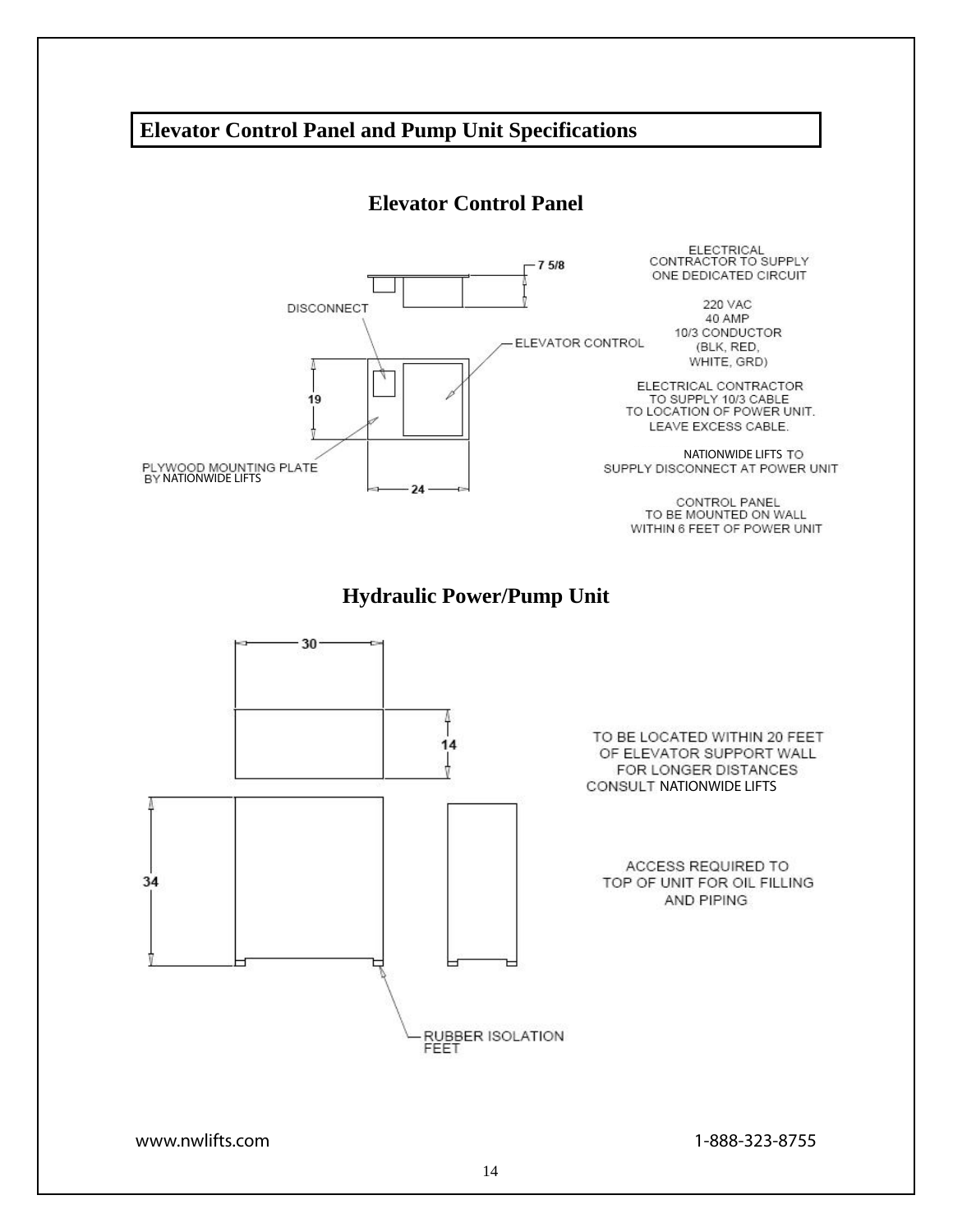# **Elevator Specifications for ASME A17.1 Part V Compliance**

PART 1 – GENERAL

1.1 Product Description

A private residence 2:1 roped hydraulic elevator.

1.2 Quality Assurance

The elevator shall be designed, tested and installed in compliance with all applicable regulations and in accordance with ASME A17.1/CSA B44.0 standards. Elevator may be subject to state, local and city approval prior to installation and subject to inspection after installation.

1.3 Applicable Codes and Standards

- 1.3.1 ASME A17.1/CSA B44.0, *Private residence Elevators*
- 1.3.2 ASME A17.5/CSA B44.1, *Elevator and Escalator Electrical Equipment*
- 1.3.3 ICC/ANSI A117.1-1998, *Accessible and Usable Buildings and Facilities*
- 1.3.4 NFPA 70-1999, *National Electric Code*
- 1.3.5 ADAAG, *Americans with Disabilities Act Accessibility Guidelines*

# PART 2 – PREPARATORY WORK BY OTHERS

#### 2.1 Hoistway

Provide an enclosed, plumb and square hoistway with smooth interior surfaces. Provide fascias or furring of hoistway interior where required.

2.2 Machine Room

Provide a machine room as required by applicable codes and standards.

#### 2.3 Electrical

Provide a 208/230 VAC, 60 Hz, 40 Amp single phase power source in the machine room.

# PART 3 – SUBMITALS

# 3.1 Approval Drawings

Approval drawings shall show a complete layout of elevator equipment, including plan and elevation views.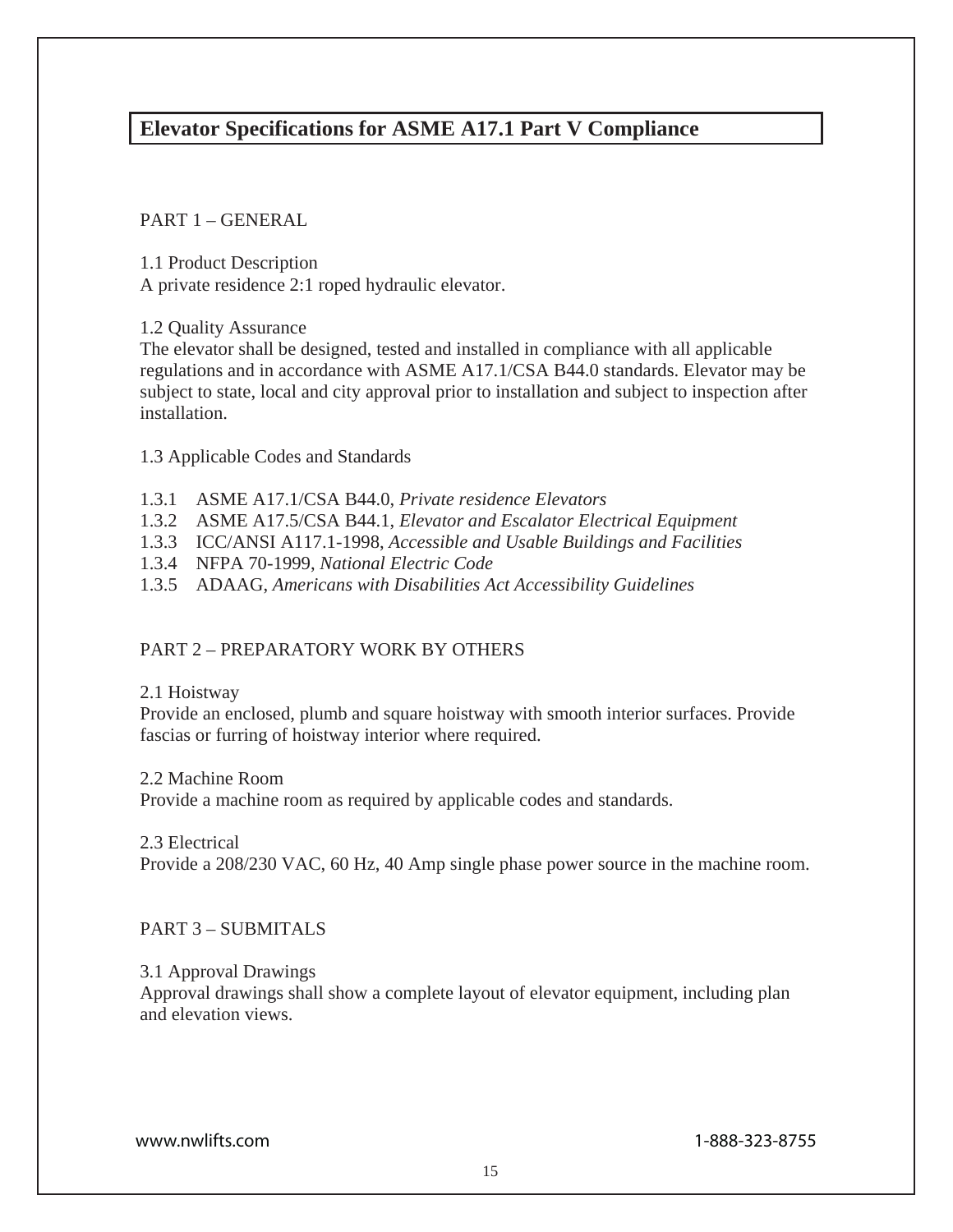#### PART 4 – PRODUCT

4.1 Equipment Manufacturer The elevator shall be manufactured by Cambridge Elevating.

4.2 Components The elevator will have the following components.

4.2.1 Cab Standard cab dimensions: 40" x 48" x 96" 44" x 54" x 96" 44" x 60" x 96" Custom cab dimensions: please consult our engineering department.

4.2.2 Hydraulic Power unit and Motor Power unit consists of submersible 3.5 hp squirrel-cage induction motor, adjusting screw for the pressure relief valve, adjusting screw for down speed, pressure gage, manual lowering device and a hand pump.

4.2.3 Controller Certified relay logic controller.

4.2.4 Cylinder Single stage jack with rupture valve, 750 psi working pressure.

4.2.5 Ropes Two 3/8" diameter, 17 x 9 wire ropes.

4.2.6 Guide rail Dual 8 lb. steel modular T-rail system.

4.2.7 Car Sling The elevator cab shall be supported by the car sling. The car sling shall be made of structural and formed steel and equipped with guide shoes.

4.2.8 Gates and doors Swing door for each landing with automatic sliding cab door Automatic sliding door frames at each landing with automatic sliding cab door

4.2.8 Safety Devices The elevator will have the following safety devices. 4.2.8.1 208/230 VAC lockable disconnect for power unit 4.2.8.2 Final limit 4.2.8.3 Slack rope safety switch